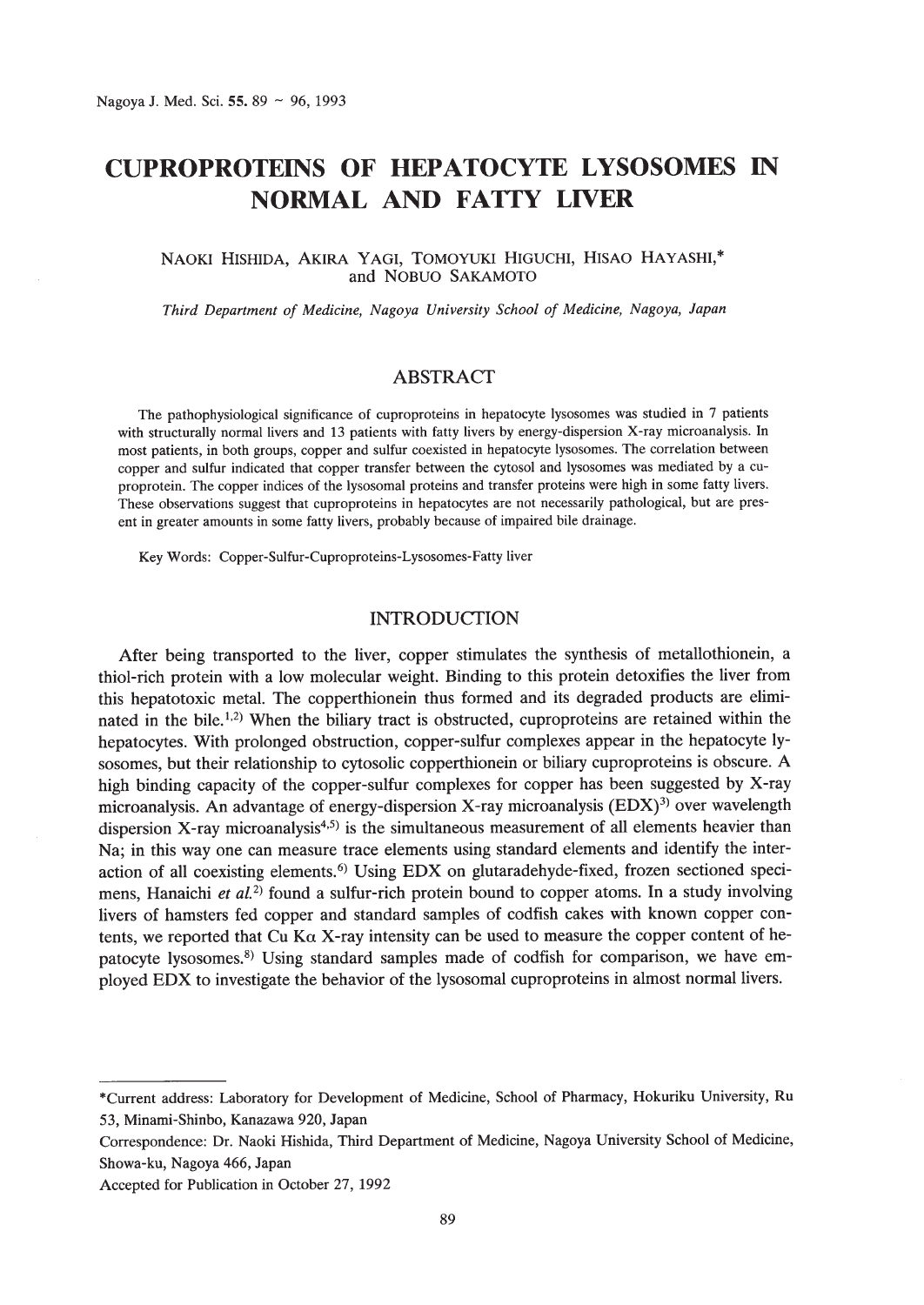# MATERIALS AND METHODS

### *Preparation of standard samples:*

Standard codfish samples were prepared by the method of Yagi *et al.B)* Briefly, codfish cakes containing 5.0 % sodium chloride and graded amounts of cupric sulfate were baked on a hot plate. The chlorine was later used as the internal standard. A portion of the cakes was dried and incinerated, and its copper content was measured by atomic absorption spectrometry. For X-ray microanalysis, 1 mm3 pieces of freshly prepared cakes were placed on specimen holders, and were frozen in liquid nitrogen  $(-180^{\circ}C)$  until being sectioned. A glass knife and the specimen holder holding a frozen specimen were cooled at  $-100^{\circ}$ C using an LKB cryokit, and the frozen specimen was cut into 80-nm ultrathin sections with an LKB ultratome. These ultrathin sections were mounted on Maxtaform gold grids coated with carbon (Gluticulus, London, England) without transfer solution and dried at room temperature. Washing and electron staining were omitted. EDX was done under a Hitachi H-800 electron microscope with a Kevex 7000-Q energy-dispersion X-ray analyser. The specimen chamber was cooled with liquid nitrogen to reduce contamination with silicon from the detector window. The accelerating voltage was 100 kV and the current beam was  $10^{-10}$  A. Au M $\alpha$  appears between P K $\alpha$  and S K $\alpha$ , so we examined central areas as far from the gold wires as possible to minimize overlapping. First, an area 0.45 /lm square was scanned at random for 200 seconds by selected area analysis. Then an area 250 /lm square was analyzed with a scattered electron beam under the same conditions. The specific Ka X-rays for sodium, phosphorus, sulfur, chlorine, potassium, and copper were recorded as X-ray counts and as a molar percentage of all elements detected. Each sample was examined in two areas, 10 times each. Chlorine, a major constant component of the crude fish cake irrespective of the amount of copper, was found to be the element best suited to serve as the internal standard. The thickness of the ultrathin sections, mechanically pre-set, was measured directly by tilting the sections from  $-10$  to 10 degrees at the magnification of  $x10,000$ . The thickness thus measured was correlated with the X-ray counts of chlorine. The mean value of chlorine in sections 80-nm thick was 10950 counts/200 seconds. K $\alpha$  X-ray counts of the elements were adjusted to the 80 nm sample thickness. The mean value of the adjusted  $K\alpha$  X-ray counts of sodium, phosphorus, chlorine, and potassium was statistically the same regardless of the size of the area scanned, but the standard deviation varied; the deviation in the scanning of small areas was large, but was reduced to a satisfactory level in the scanning of large areas, mainly due to the scattered crystals of phosphate in the standard sample. The Cu K $\alpha$  X-ray counts obtained from the scanning of large areas were adjusted to 80-nm thickness by the chlorine index and the mean value of the adjusted Cu K $\alpha$  X-ray counts was defined as the Cu X-ray intensity. We tested the correlation between the Cu X-ray intensity and the copper content of the codfish cakes, measured by atomic absorption spectrometry.

#### *Preparation of liver samples from humans:*

Portions of histologically normal liver were obtained with the informed consent from 7 patients who underwent partial hepatectomy because of space-occupying lesions in the liver. Their blood biochemistry was near normal. Fatty liver was diagnosed by diffuse high echogenicity in ultrasonography and confirmed by liver biopsy in 13 patients. The histological diagnostic criteria were fat infiltrates in 50 % or more of the hepatocytes, and the absence of morphological features indicating viral hepatitis, either acute or chronic. Five patients had mildly elevated serum levels of transaminases. Two patients had slightly eleveted serum levels of alkaline phosphatase, and one patient had a hyperbilirubinemia of 1.9 mg/dl. Serum levels of copper were normal in all patients. All of the patients with normal livers and those with fatty livers were negative for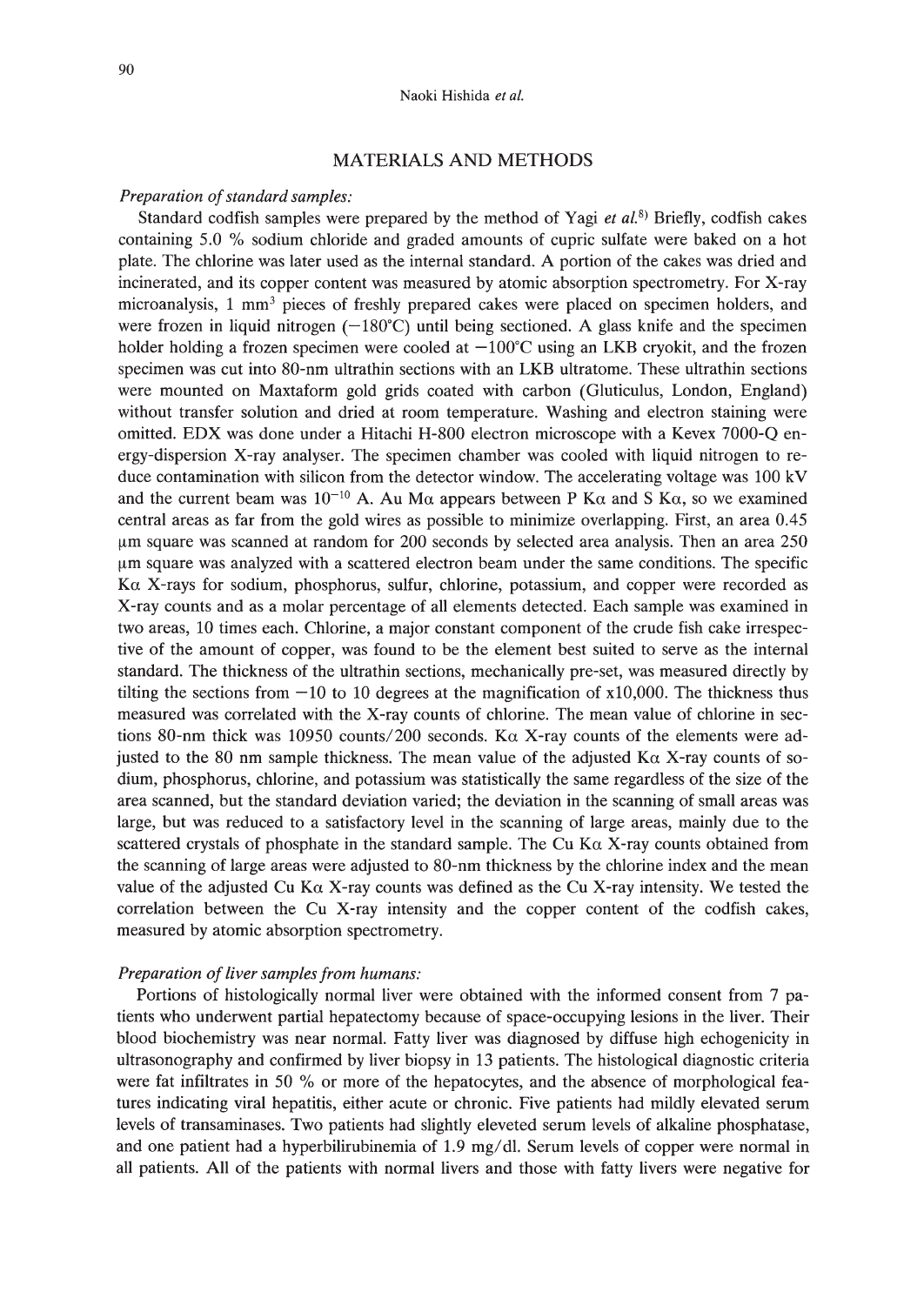histochemical copper stained with p-dimethylaminobenzylidine rhodanine.

A portion of each liver specimen was fixed for 2 hours in a chilled solution of 0.5 % glutaraldehyde and 0.2 M cacodylate buffer (pH 7.4) as reported previously.7) After being rinsed in distilled water, I-mm cubes of the fixerd liver specimen were treated with 1.5 M sucrose, mounted on aluminium holders, and frozen in liquid nitrogen  $(-180^{\circ}C)$ . Ultrathin frozen sections were cut with an LKB ultratome equipped with a cryokit as described for the standard samples, and were transferred to carbon-coated gold grids using a 1.5 M sucrose solution as the carrier. Electron staining was not done. EDX was done under the same conditions as those employed for the standard samples. First, line-scanning of hepatocytes was done with Cu K $\alpha$  X-rays to identify where copper was in the cells. This element was usually found in peri-bile canalicular Iysosomes of high density. Second, ten or more Iysosomes with varying density were selected per sample from each patient. An area  $0.45 \mu m$  square was scanned for 200 seconds by selected area analysis. Lysosomal copper deposits were considered negative when five copper-positive dense bodies were not found even after an extensive examination. The specific  $K\alpha$  X-rays for sodium, phosphorus, sulfur, iron, and copper were recorded as the X-ray counts and as a molar percentage of all elements detected in the dense body. The mean of the three largest counts of Cu K $\alpha$ X-rays was defined as the Cu X-ray intensity of the patient, and it was used to estimate the lysosomal copper content from the standard samples. The molar percentages of copper and sulfur were divided by the molar percentage of phosphorus; moreover, we calculated the correlation between the copper and phosphorus ratio  $(Cu/P)$  and the sulfur and phosphorus ratio  $(S/P)$ , and also between the iron and phosphorus ratio (Fe/P) and the S/P for each patient. When we found a correlation between Cu/P and S/P, we concluded that copper transfer between the cytosol and lysosomes was mediated by a cuproprotein.  $\Delta$  (Cu/P)/ $\Delta$  (S/P) was used to express the copper binding ratio of the copper transfer protein.

## RESULTS

The ultrathin sections of codfish cake without cupric sulfate did not generate any Cu Ka signals in the X-ray spectrum, their copper content being 0.005 mg/g dry weight. Ultrathin sections with a copper content of  $0.496$  mg/g dry weight gave the minimum reading for identification by the autoprocessor. Their Cu X-ray intensity was  $172$  counts/200 seconds. Ultrathin sections with a copper content of 16.240 mg/g dry weight yielded an X-ray intensity of 3722. The X-ray intensity of copper  $(X: counts/200$  seconds) and the biochemical copper content in the codfish cake (Y: mg/g dry weight) were correlated in the following formula for copper estimation in ultrathin sections 80 nm thick: Y=4.5  $\times$  10<sup>-3</sup>X + 0.16; r=0.99, P<0.01 (Fig. 1). The formula was used to estimate the copper contents of hepatocyte Iysosomes in patients with normal liver and in those with fatty liver.

Subcellular organelles could be seen in the unstained ultrathin sections (Fig. 2). Peri-bile canalicular Iysosomes were dense when the contents of copper and iron were large. Mitochondria were easily recognized because of their scattered distribution and low density. The results of microanalysis of normal and fatty livers are summarized in Tables 1 and 2, respectively. Lysosomal copper deposits were detected in 5 of the 7 patients with normal livers and in 12 of the 13 patients with fatty livers. The Cu X-ray intensity of the patients was between 512 and 1286 in the normal livers, and between 942 and 1796 in the fatty livers. Figure 3 shows the distribution of all Cu K $\alpha$  X-ray counts obtained from a patient with fatty liver. Figure 4 shows the correlation of lysosomal *SIP* and *Cu/P* for this same patient. In 4 of the 7 patients with normal liver and 10 of the 13 patients with fatty liver, there was a correlation between *SIP* and *Cu/P.* The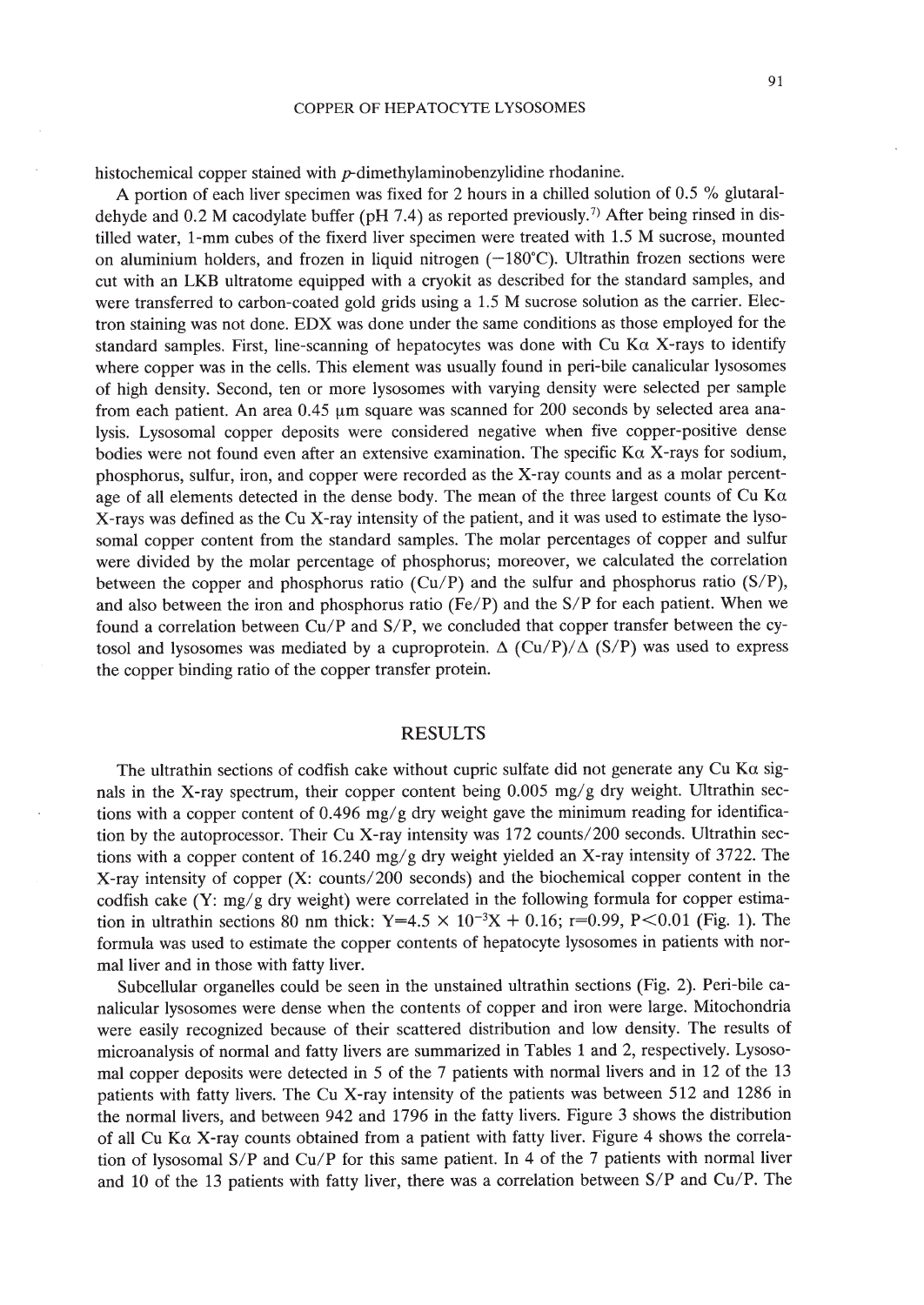#### Naoki Hishida et al.



Fig. 1 Correlation between the copper content in fish cakes and the X-ray intensity of Cu. The X-ray intensity is expressed by the Cu K $\alpha$  counts adjusted by the 10950 count of Cl K $\alpha$  X-rays that correspond to an ultrathin section 80-nm thick.



Fig. 2. Scanning transmission electron micrograph from a patient with fatty liver (patient No. 10) showing subcellular structures of hepatocytes such as fat droplets (F), electron-dense bodies (DB), less dense bodies (LOB), and a bile canaliculus (BC). Scanning of the hepatocyte by Cu Ka X-rays was done on the midhorizontal straight line. The spectrum of the lower irregular line shows the yield of Cu K $\alpha$  X-ray (arrow) in a DB. Most electron-dense lysosomes are near the canaliculi and contain much copper, but the less dense, copper-negative mitochondria are scattered within the cytoplasm. ×10,000

binding ratio,  $\Delta$  (Cu/P)/ $\Delta$  (S/P), was between 0.07 and 0.11 in the normal livers, and 0.10 and 0.48 in the fatty livers. In a patient with fatty liver, lysosomal copper deposits were negative. This patient's Iysosomes contained much iron. Two patients with normal liver were negative for Cu X-rays of hepatocyte Iysosomes. No abnormalities were found in their Iysosomes. In 3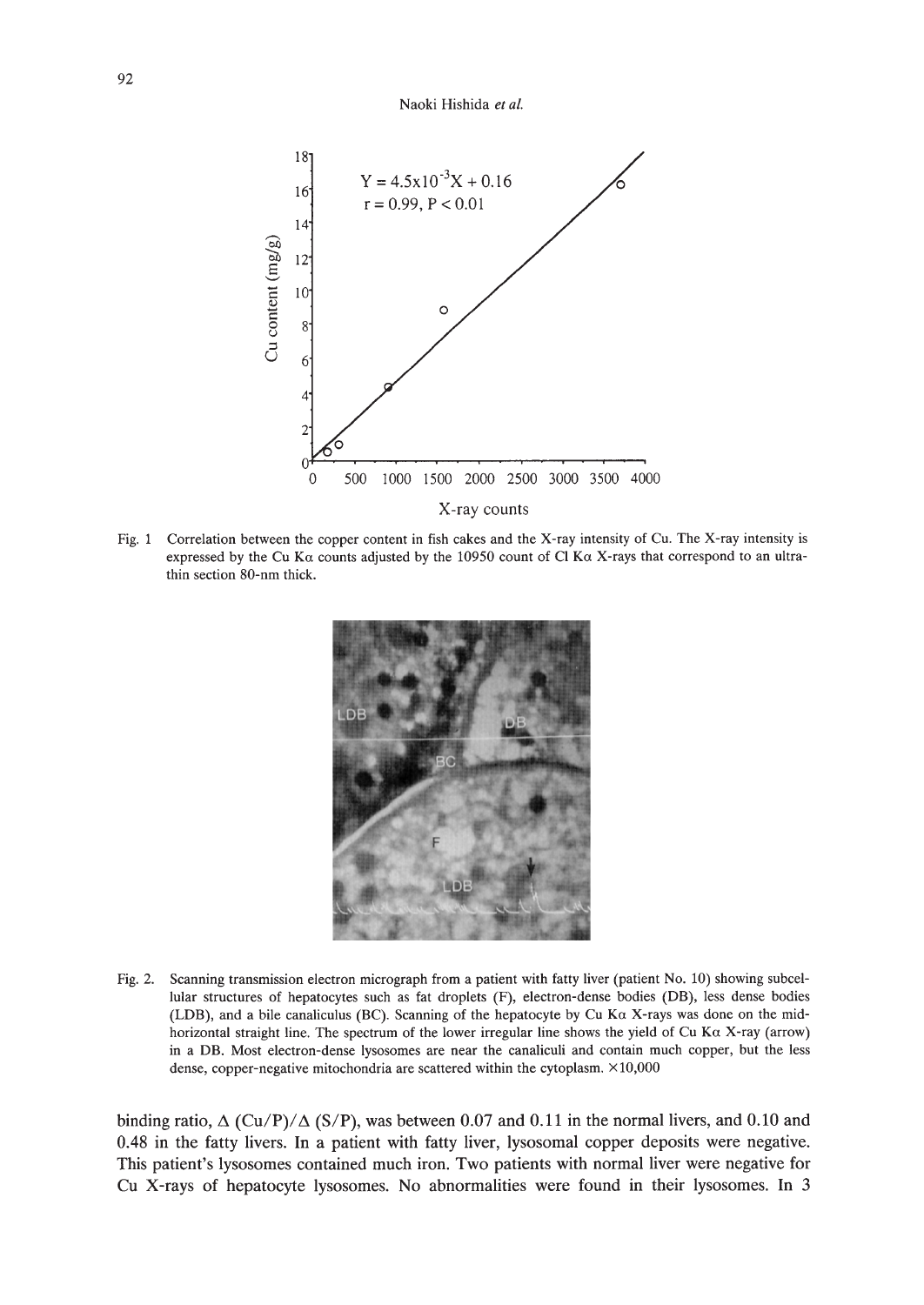patients (1 with normal liver and 2 with fatty livers), lysosomal copper accumulation was detected by the X-ray analysis, but no correlation between *SIP* and *Cu/P* was found because of the narrow copper content distribution and low copper concentration. There was no correlation between indices of cuproproteins and biochemical data except for bilirubin. The patient with a transient hyperbilirubinemia showed the maximum Cu X-ray intensity.

Lysosomal iron was detected in 10 of the 13 patients with fatty livers and in all patients with normal livers. There was no correlation between *Fe/P* and *SIP.* The third lysosomal trace

| Patient        | <b>Sex</b> | Age | X-ray intensity<br>$(7200 \text{ sec})$ | Transfer protein     |                         |
|----------------|------------|-----|-----------------------------------------|----------------------|-------------------------|
|                |            |     |                                         | $\Delta Cu/\Delta S$ | р                       |
|                | M          | 59  | no Cu <sup>a)</sup>                     | nc <sup>b</sup>      | nc                      |
| 2              | M          | 45  | no Cu                                   | nc                   | nc                      |
| 3              | F          | 51  | 754                                     | 0.02                 | $< 0.54$ <sup>c</sup> ) |
| $\overline{4}$ | M          | 54  | 512                                     | 0.11                 | < 0.04                  |
| 5              | M          | 32  | 886                                     | 0.10                 | < 0.01                  |
| 6              | F          | 19  | 1267                                    | 0.08                 | < 0.01                  |
| 7              | F          | 39  | 1286                                    | 0.07                 | < 0.01                  |

|  | Table 1. Results of X-ray Microanalysis of Normal Livers |  |  |  |
|--|----------------------------------------------------------|--|--|--|
|--|----------------------------------------------------------|--|--|--|

a) The copper content of hepatocyte lysosomes is below the detection limit of the EDX used.

b) nc; not calculated.

c) Copper element is detectable but a copper transfer protein between the cytosol and lysosomes is not identified.

| Patient        | Sex          | Age | X-ray intensity      | Transfer protein     |              |
|----------------|--------------|-----|----------------------|----------------------|--------------|
|                |              |     | $(7200 \text{ sec})$ | $\Delta Cu/\Delta S$ | p            |
| 1              | M            | 68  | no Cu <sup>a)</sup>  | nc <sup>b</sup>      | nc           |
| $\overline{2}$ | M            | 46  | 1079                 | 0.04                 | < 0.08c      |
| 3              | M            | 42  | 1310                 | 0.01                 | $\leq 0.76c$ |
| $\overline{4}$ | M            | 22  | 942                  | 0.10                 | < 0.01       |
| 5              | М            | 71  | 1092                 | 0.27                 | < 0.01       |
| 6              | M            | 41  | 1107                 | 0.38                 | < 0.01       |
| 7              | F            | 59  | 1234                 | 0.01                 | < 0.01       |
| 8              | M            | 30  | 1238                 | 0.34                 | < 0.04       |
| 9              | M            | 38  | 1313                 | 0.19                 | < 0.01       |
| 10             | $\mathbf F$  | 72  | 1516                 | 0.48                 | < 0.01       |
| 11             | M            | 30  | 1675                 | 0.12                 | < 0.02       |
| 12             | $\mathbf{F}$ | 28  | 1747                 | 0.16                 | < 0.01       |
| $13^{d}$       | M            | 35  | 1796                 | 0.21                 | < 0.01       |

Table 2. Results of X-ray Microanalysis of Fatty Livers

a) The copper content of hepatocyte lysosomes is below the detection limit of the EDX used.

b) nc; not calculated.

c) Copper element is detectable but a copper transfer protein between the cytosol and Iysosomes is not identified.

d) The patient showed a transient hyperbilirubinemia.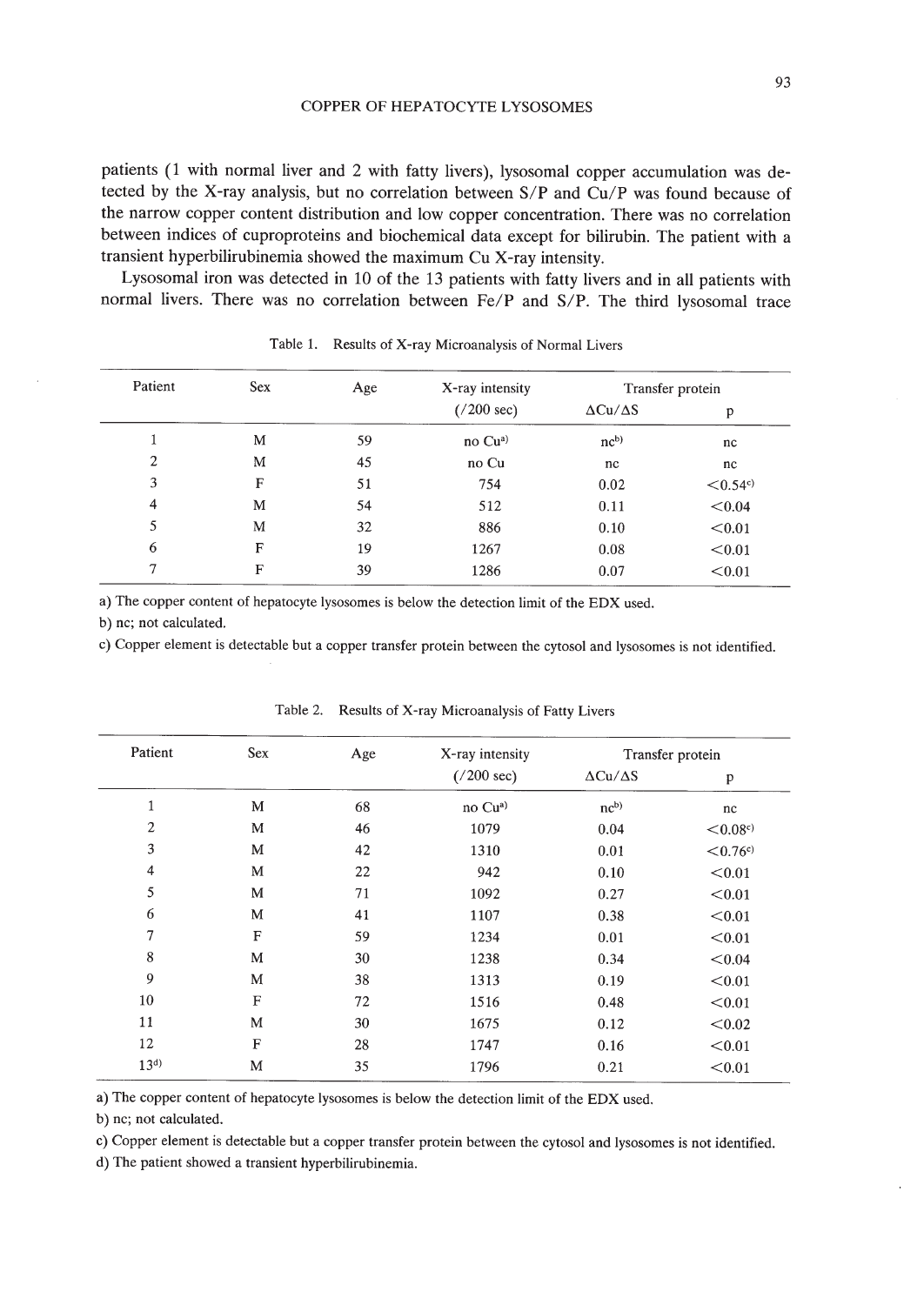#### Naoki Hishida *et al.*



Fig. 3. Cu KaX-ray counts of hepatocyte lysosomes from a patient with fatty liver (patient No.6). The counts of eleven Iysosomes ranged between 292 and 1419 counts/2oo seconds. The mean value of the three largest counts (here, 1107) was considered as the Cu X-ray intensity of the patient.



Fig. 4. Correlation between the sulfur and phosphorus ratio (S/P) and the copper and phosphorus ratio (Cu/P) in the same patient as in Fig. 3. X-rays of sulfur and copper were expressed as molar ratios and were divided by those of phosphorus which was an internal standard. In this patient, a correlation between the two ratios was found, and the copper transfer protein between the cytosol and Iysosomes had a copper-tosulfur binding ratio of 0.38.

element detected was calcium, which was found in about 30 % of the Iysosomes examined in the study. Zinc was detected in only two of about 300 dense bodies. No relationship to other elements was observed for calcium and zinc.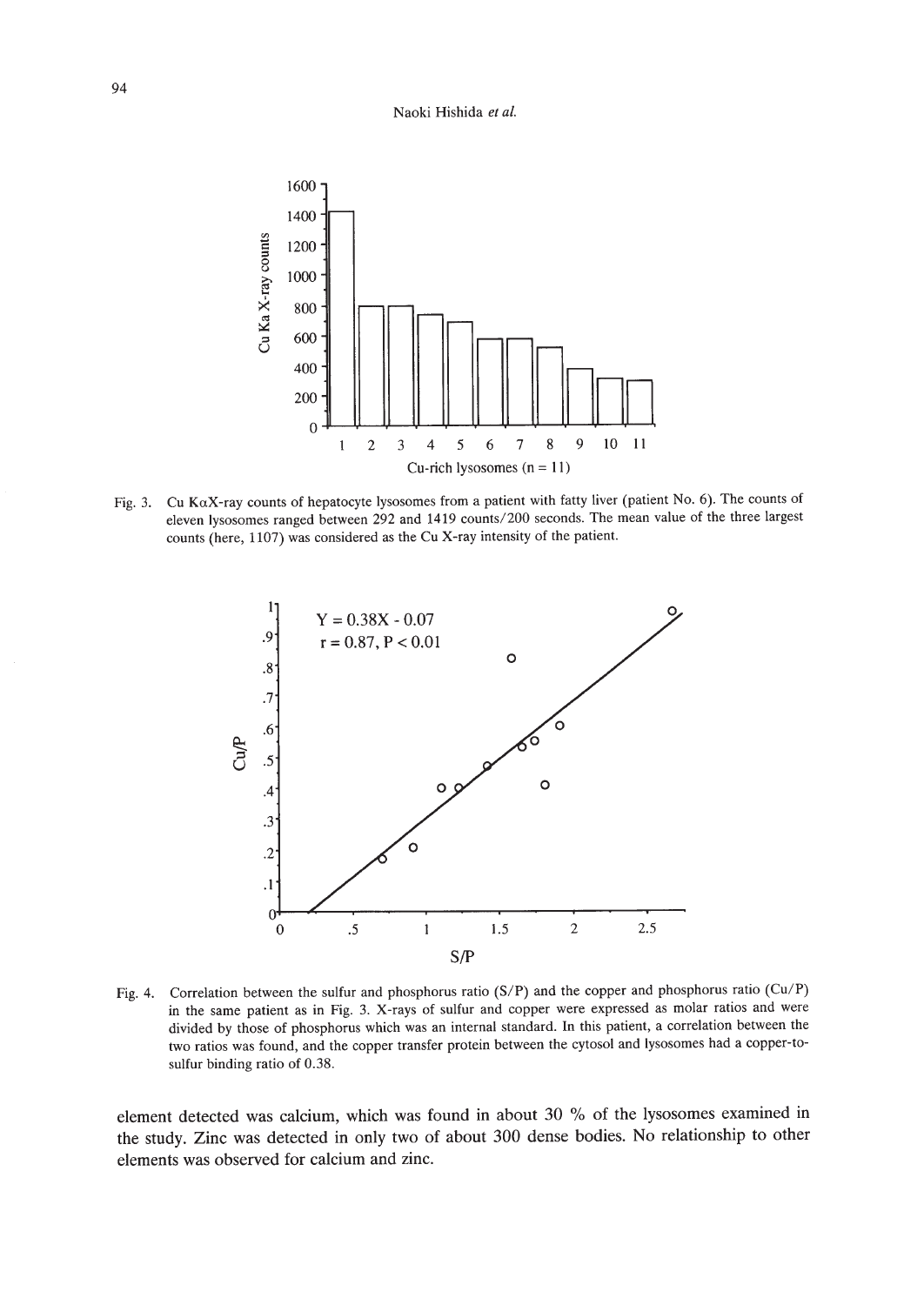# DISCUSSION

Ultrastructural evidence of copper accumulation in nearly normal livers is reported here for the first time. All the liver specimens, whether normal or fatty, lacked copper when tested histochemically. However, copper deposits in hepatocyte lysosomes were found in 5 of the 7 patients with normal livers and in 12 of the 13 patients with fatty livers when investigated by X-ray microanalysis. Copper transfer protein, which was demonstrated by a correlation between the amount of copper and that of sulfur, was identified in 4 of the 7 patients with normal livers and in 10 of the 13 patients with fatty livers. This information on hepatic copper accumulation in relation to the physiological state has been well documented by an EDX study published in 1984 by Hanaichi et al.<sup>7)</sup> Some modifications were required in this study because the amount of cuproproteins was not so much in almost normal livers. Cooling the specimen chamber with liquid nitrogen reduced contamination by silicon from the detector window. Consequently, we could identify a low peak of P K $\alpha$  X-rays, enhancing the detection of cuproproteins.

We needed a new formula to estimate *in situ* copper, because normal hepatocyte lysosomes have little copper. Yagi et  $al$ , $8$ ) in an animal experiment, used samples with a copper content of 10 to 40 *mgl*g dry weight, but in this study we employed standard samples that contained less than 20 mg of copper per gram (dry weight). Copper contents within this range were proportional to the X-ray intensity of Cu K $\alpha$  and the correlation obtained showed that the X-ray intensity was a reliable parameter to measure the copper content in less than pathological conditions. The maximum Cu X-ray intensity was 1300 in normal liver and 1800 in fatty liver. These figures correspond to a copper content of about 6 mg/g dry weight and 8 mg/g dry weight, respectively. In 3 patients, the copper content of hepatocyte lysosomes was below the detection limit of our method, estimated to be 0.5 mg/g dry weight. The remaining 17 patients had hepatocyte lysosomes with copper contents of more than 0.5 *mg/g* dry weight. Another group of 3 patients had lysosomal copper, but *Cu/P* and *S/P* did not correlate in either of them. The copper transfer protein between the cytosol and lysosomes was not identified because cuproproteins were not major component of their lysosomal proteins. In all, Cu/P and S/P were correlated in 14 of the 20 patients studied. Correlation of *Cu/P* and *SIP* meant that copper transfer between the cytosol and lysosomes was mediated in a patient by a cuproprotein with a binding ratio of  $\Delta$  (Cu/P)/ $\Delta$  (S/P). The estimated binding ratio was about 0.1 in normal liver and it ranges between 0.1 and 0.5 in fatty liver. The wide range of the binding ratio supports the concept that this copper transfer protein has multiple binding sites for copper.<sup>4)</sup>

The Cu X-ray intensity of hepatocyte lysosomes was less than 3000 counts/200 seconds and the binding ratio of the copper transfer protein was less than 0.5 in our patients. According to the criteria of Yagi et  $al$ ,<sup>8)</sup> which were based on results in hamsters fed excess copper, all of our patients were in stage 1, the initial step in lysosomal copper accumulation. Because the X-ray intensity represents the element content, some fatty livers contain more copper in their hepatocellular lysosomes than normal livers. If the lysosomal copper reflects hepatic copper, it is likely that some fatty livers would contain large amounts of copper. A possible mechanism of copper retention and cuproprotein formation is bile canalicular compression caused by swollen hepatocytes, because bile is the main pathway for copper elimination. Fatty liver is not infrequently associated with cholestasis.<sup>9,10</sup> On the other hand, excess intake of copper is unlikely, because there has been no report of copper toxicosis secondary to copper-rich foods in Japan. Regardless of the mechanism of copper accumulation in hepatocyte lysosomes, cuproprotein formation and its lysosomal storage might be a cytoprotective reaction rather than a cause of fatty liver. When much cuproproteins are formed, the probability of cell damage in fatty liver may be negligible, even though copper *perse* is toxic.